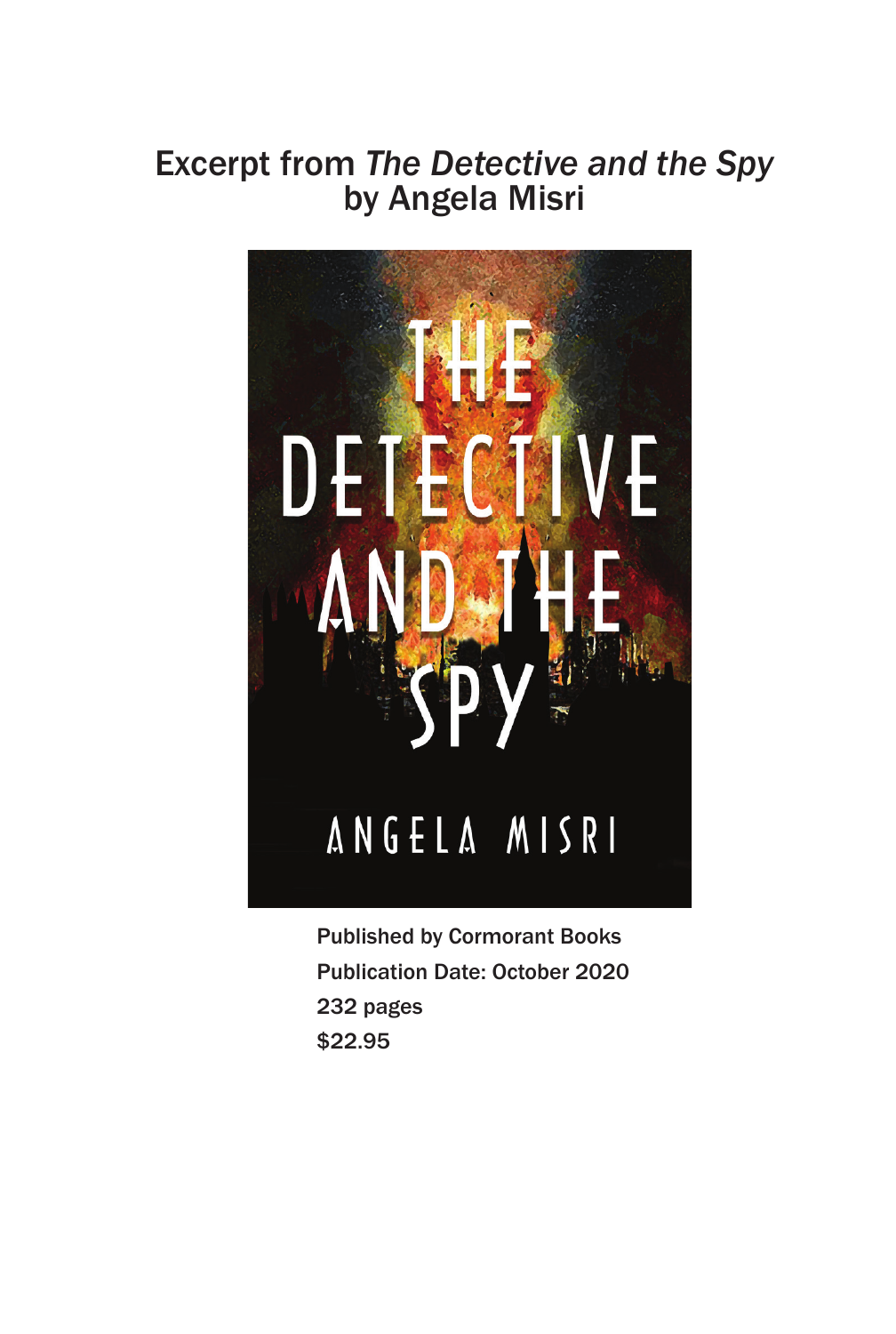## CHAPTER 1

## London, Spring 1935

The curse of a great city is in its circulatory system  $-$  those veins of traffic, those arteries of tube stops — all it takes is one blockage and the body shuts down.

The tracks behind the railway station were swarming with officers this morning. The area was being cordoned off, marking the recent troubles, and the irate public pressed against the bobbies assigned to keep them at bay, like ocean waves heaving against anchored buoys.

My dark felt hat pulled low over my brow, I manoeuvred my way through this crowd, targeting a member of the constabulary who would let me through the cordon. My chosen profession required that I move incognito amongst the general population. Witnesses and criminals had a way of making themselves scarce around detectives. There were several photos of me in local newspapers, but they didn't look anything like me, and that was quite on purpose. "P.C. Adams the detective" was an elaborate costume I wore to make an impression, regalia that consisted of high heels, artful makeup, and expensive clothing.

By comparison, Portia Adams, my true self, was totally forgettable. Today I wore my father's old threadbare coat and my lowestheeled boots. My shoulder-length hair was pinned up in a bun under my hat. It would be hard to mistake me for the celebrity P.C. Adams. Unless you knew me.

"Ma'am, you'll have to step back," said the deep voice of Constable Perkins before he realized who he was talking to. "Blimey! Miss Adams, didn't recognize you there."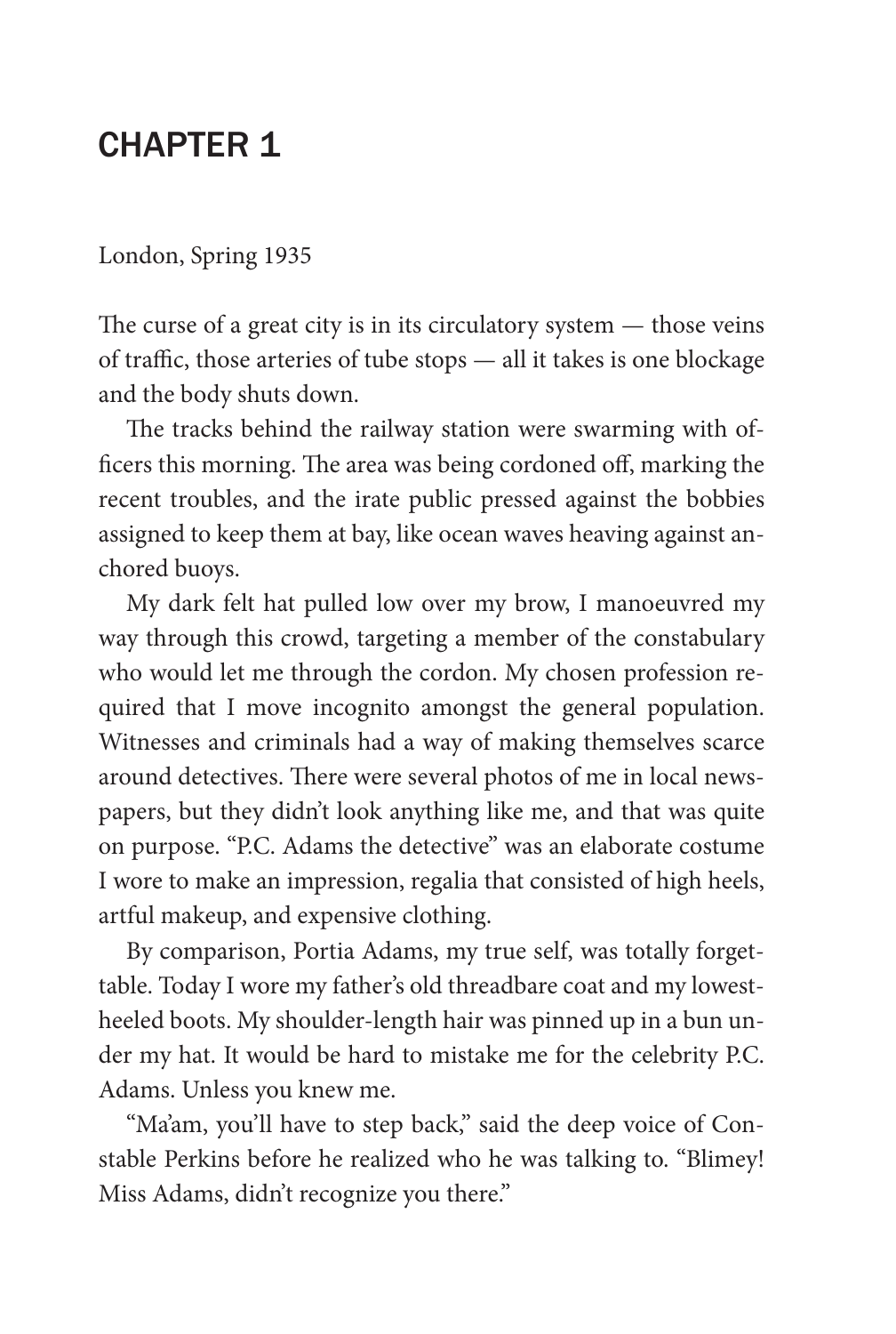He extended his gloved hand my way to guide me through the cordon, ignoring the protests of the people around us.

"Sergeant Michaels called for you eh?" Perkins said, pointing to where the rotund officer could be seen puffing away at a cigar. "Figures. It's an odd one."

"My favourite," I answered with a smile his way. I picked my way through the snow — unexpectedly deep at this time of year — and headed in the direction he had pointed, dodging the melee of police and firemen. My eyes were everywhere: the tracks, the rubbish strewn about, the snow, the disturbance of the snow, the myriad of footprints. All of it could be relevant. I pulled out my Christmas gift from my grandfather, a new Contax camera. It had been delivered a few days ago and had included a note of apology for his absence. Sherlock Holmes remained abroad, travelling the Indian subcontinent, and no doubt causing trouble wherever he went.

I grinned, thinking of my grandfather, covering my inappropriate facial expression with my camera as I snapped several landscape shots of the full scene, turning back to take a few of the police cordon, and then one of Sergeant Michaels.

"Make sure'n get that lazy drunk sobered up, Rourke," Michaels barked at one of his constables, his open winter coat flapping in the wind like the wings of a large bat. The constable was escorting a scrawny man who seemed to be having trouble putting one foot in front of the other.

"Adams," he said by way of greeting.

"Inspector," I replied with a nod.

He froze at the mention of his new rank. His cigar threatened to fall out of his suddenly gaping mouth, but somehow managed to stay attached at the corner of his lip where it trembled precariously like a diver who couldn't quite make up her mind to take the plunge.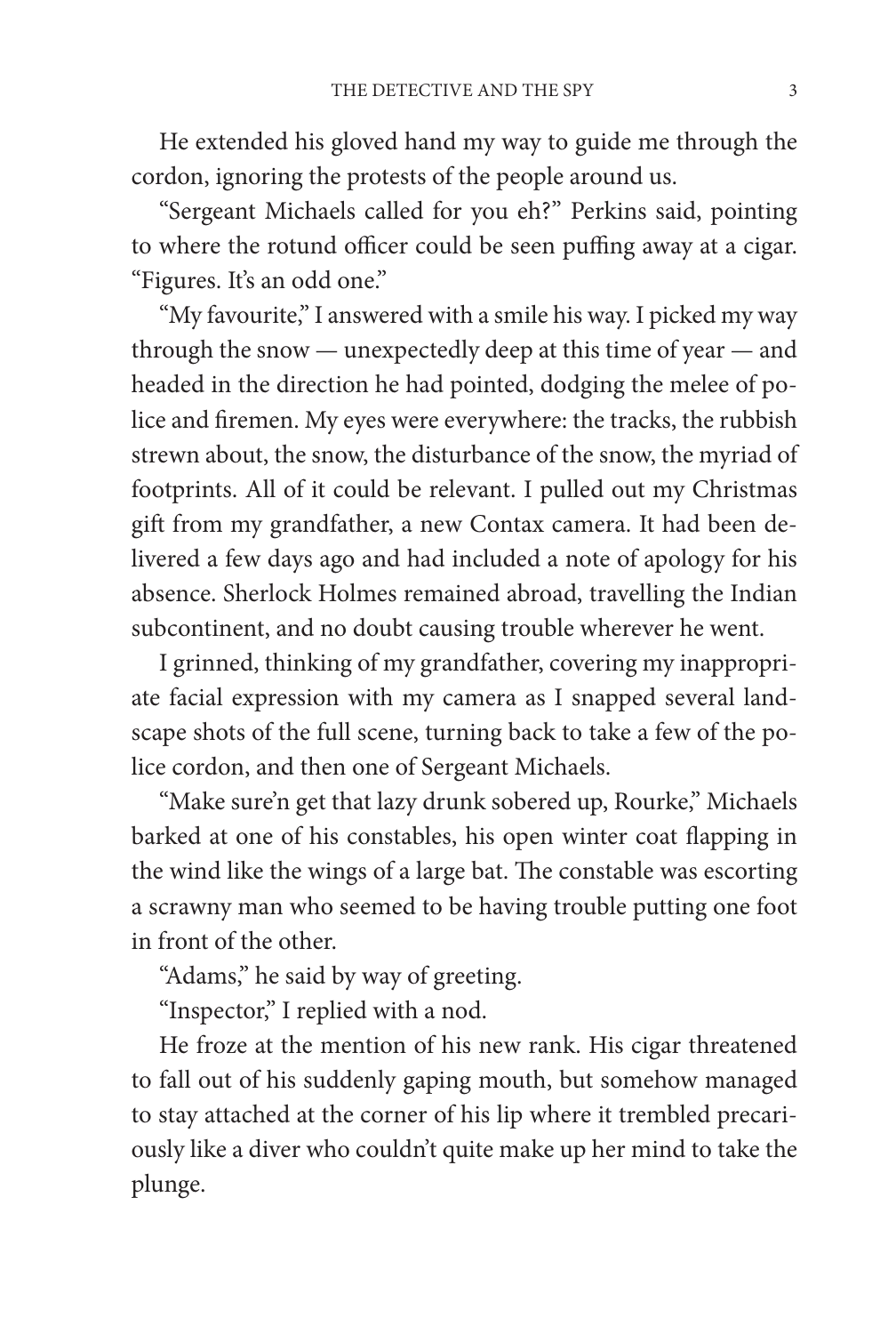## 4 ANGELA MISRI

"Your uniform shirt is brand new," I answered before he could ask. "And it's been tailored, which none of your other shirts have been. You're hardly the type to visit a tailor for fashion reasons, but you would need their services in order to get the pips sewn onto your shirt. You're wearing your jacket, but I'd wager that if you took it off, we'd see your Sergeant stripes very loosely stitched onto your new shirt — because they're about to be replaced, no doubt."

"It's not official yet, Adams," Michaels hissed at me, stepping close so no one would overhear. "Keep your Goddamned detecting down!"

"And yet it is my 'Goddamned detecting' you called me down here for"

"Bollocks. This here is what you'd call an educational opportunity," he replied, tapping his cigar with his ring finger so that the ashes fell in a neat grey pattern on the snow. Better that you learn what you can from official sources rather than the ones closer to you and less legal if you know what I mean."

I did know what he meant. He was referring to my grandparents. But not Dr. and the first Mrs. Watson. Michaels was referring to my two living grandparents, Sherlock Holmes and Irene Adler. Neither of whom Michaels held in high regard. A yell from somewhere behind us gave me the excuse to move past it quickly. "I don't know what to say …"

"Well, that's a flippin' first," he answered sarcastically, his eyes on the man being hauled away from the cordon. "But how about you start with 'thank you Sergeant Michaels for considering my further education'?"

I grimaced at his condescending words until he gave up waiting for my gratitude. The man who had caused the opportune disturbance gripped his picket sign in both hands, using it to beat back against the constables, his words railing against the king of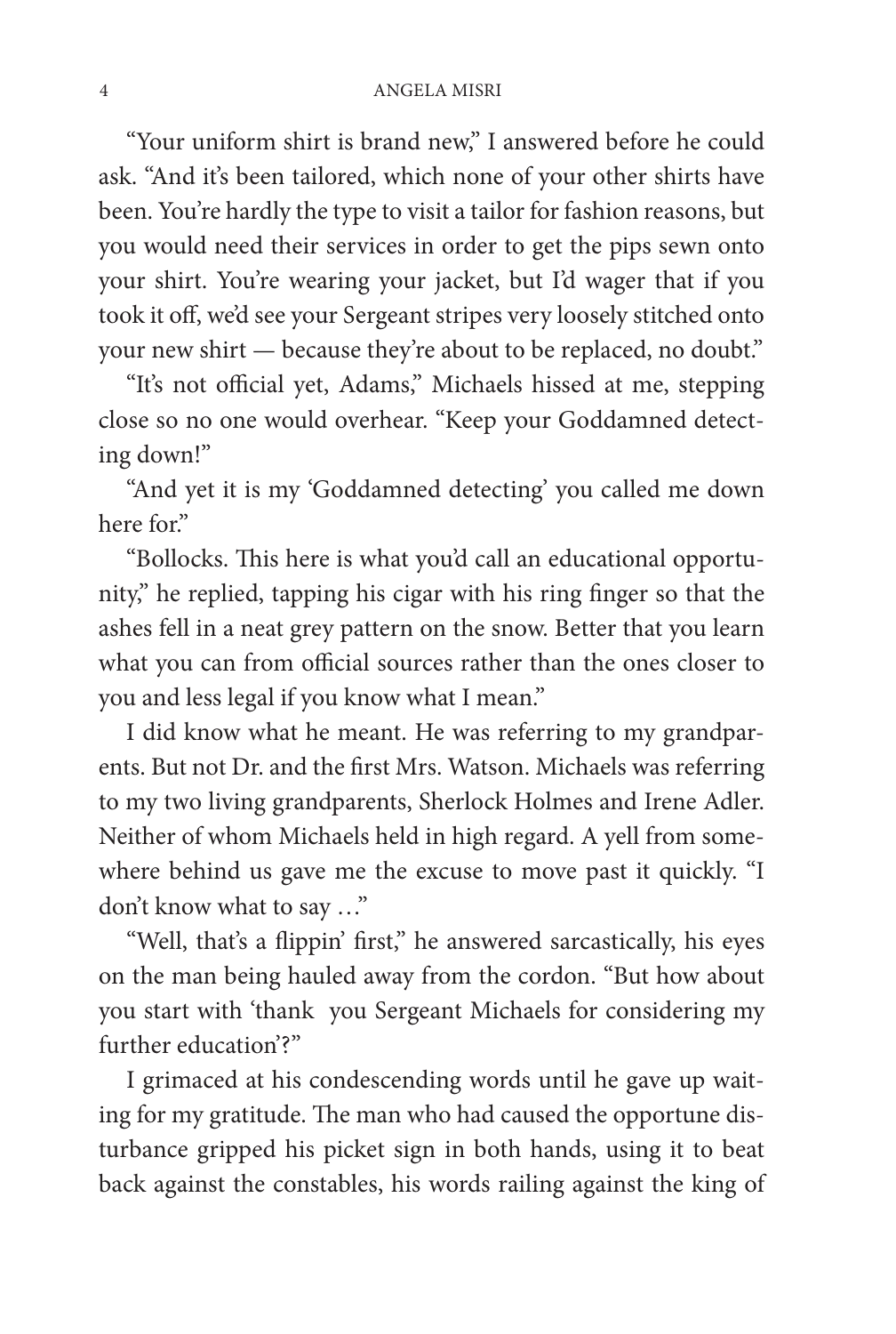England no less. That's a good way to arrange a cold evening in the basement of Scotland Yard. The problem was that the state of the pound and the resultant suffering of the British people meant that his words accurately reflected the current sentiment against the royal family. I scanned the crowd, picking out other signs, including a few for the Ship Builders Union and one for the Irish Feminist League.

"Go take a look at the scene, would you?" Michaels said, the cigar waggling back and forth at the corner of his mouth.

"The train jumped the tracks, that much is obvious," I replied, looking at the tracks, the position of the train, and up at the officers standing on the platform. "This morning, and quite early, before the rush hour of the morning commute."

"And how do you know that?" he prompted, hands in his coat pockets.

"The train had no rail cars and the snow has been falling steadily all morning, but hasn't covered the damaged train," I replied, pointing to the vehicle. "It was being moved into position to take on its cars."

I looked down the rail tracks in both directions — the ones leading to the platform and the ones leading back to the rail yard — and spied Annie trying to talk her way through the police cordon closely followed by an ancient photographer I recognized from The Sunday Times. The young blonde saw me looking and shook her head. I knew her well enough to recognize that her journalistic pride kept her from asking me to chaperone her around the crime scene, especially with a photographer in tow. I turned my attention back to Michaels. "But why did it leave the rail yard without its cars?"

"It was being moved into position to take on its cars when it accelerated in this direction," Michaels put in. "At least according to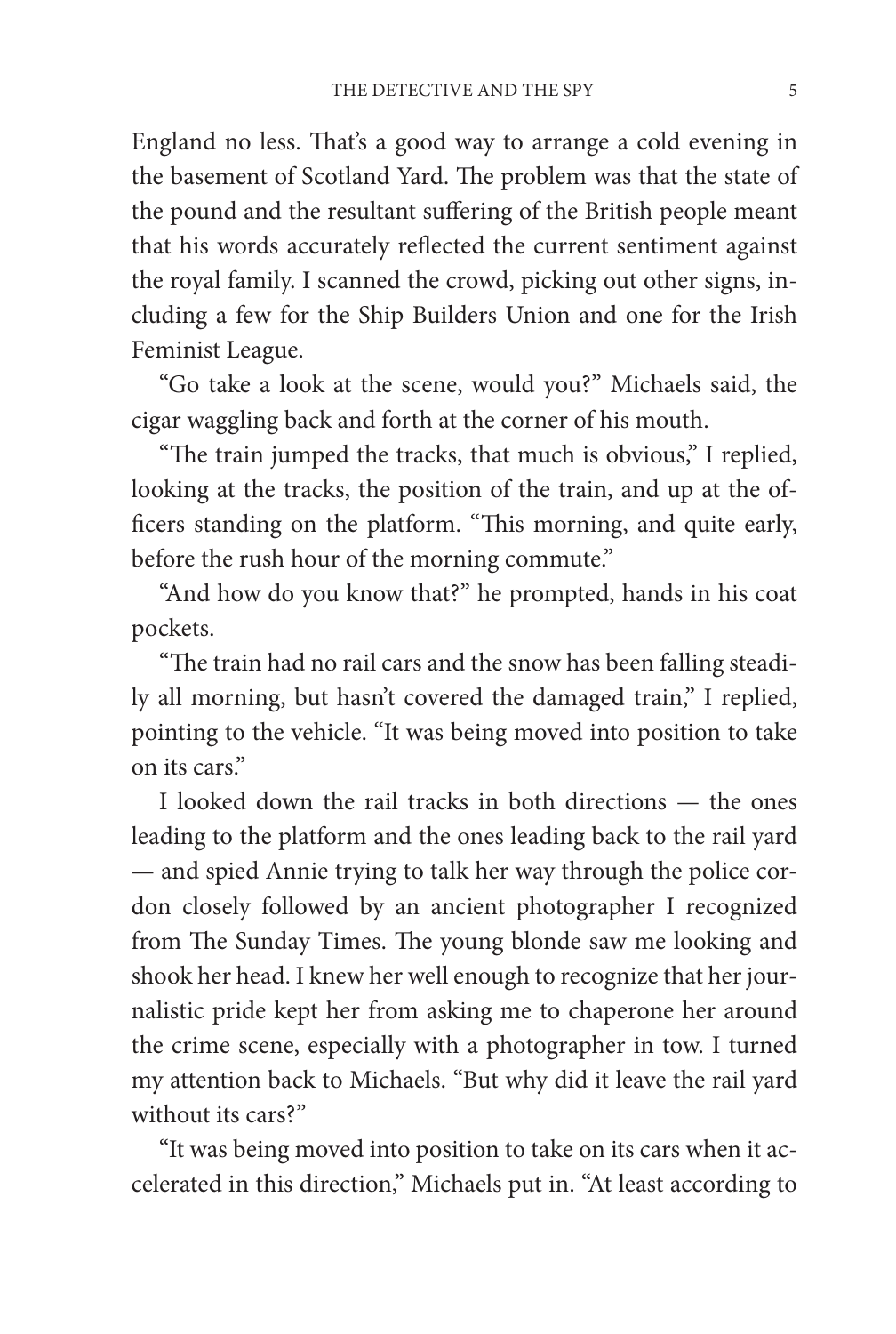the damp squib who was drivin' it."

"So, it started in the rail yard, left the yard without its rail cars, and ran into this platform?"

"Looks that way, don't it?" he replied, stepping up the stairs that led to the platform to speak to one of his officers, his coat flapping around him comically. If the winds got much gustier, he would be able to fly back to Scotland Yard.

"But why?" I said aloud, running my hand along the track and looking back towards the rail yard where other trains stood in neat rows.

"Ice or speed?" Michaels called from where he stood.

"Irrelevant." I replied, though not loudly enough for him to hear. I had now walked away from the platform and was making my way along the east side of the tracks slowly, collecting and dismissing clues one by one.

I was halfway to the rail yard when Constable Bonhomme caught up to me, slightly out of breath and presented me with a brake cable. "The sergeant said to show you this, Miss Adams. He said you can tell that the train was going too fast by the way this cable broke."

I examined the stripped cable. "Yes, I see, Bonhomme. Thank you. But it doesn't explain why the train was speeding, or even how he got up to that speed in time to jump the tracks and hit the platform."

"The driver — Harold Digby's his name — is in no condition to tell us how he did it," Bonhomme answered, backing up as I continued my careful examination of the rails at our feet. "Sergeant Michaels says between the drink and the crash, it'll be hours before he's of any use to us."

"He was drunk when the accident happened?" I asked, looking up from the ground for a moment and noticing the talc on